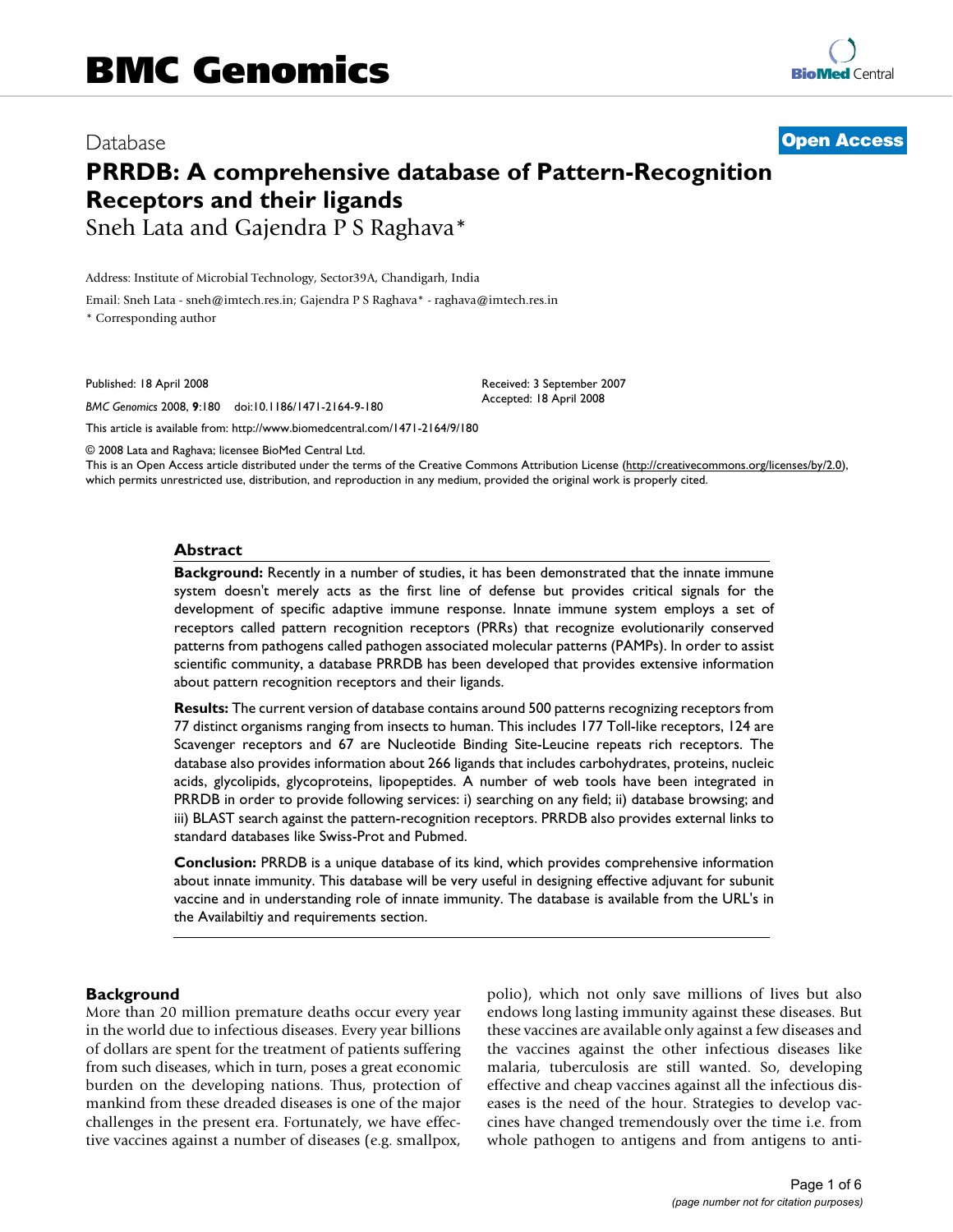genic regions (epitopes). Vaccines developed using antigens and antigenic regions are called subunit vaccines. They are safer and have more advantage than the vaccines based on whole organisms. Tremendous efforts have been made in the field of subunit vaccines. However, only very limited success has been achieved so far, as epitopes/antigens alone fail to elicit a robust and sustained immune response, thereby defeating the main goal of vaccination i.e. to provide strong and long lasting immunity. Therefore, in order to elicit an optimal immune response against a pathogen, there is a need to stimulate innate and adaptive immune response simultaneously [1-4]. Innate immune system has ability to recognize the pathogens using evolutionarily conserved patterns of pathogens called pathogen associated molecular patterns or PAMPs [5,6]. This natural potential of innate immune system has successfully been exploited and it is observed that addition of such microbial components to experimental vaccines leads to development of robust and durable adaptive immune response. It has now been realized that purified and synthetic components of microbial extracts or PAMPs exert potent adjuvant effects [7-9]. Thus both antigen/epitope and adjuvant are equally important for vaccine design.

Most of the effects of the above mentioned PAMPs now appear to be mediated by receptors belonging to a class of innate immunity receptors called pattern recognition receptors or PRRs. Pattern-recognition receptors (PRRs) including non-phagocytic receptors, such as Toll-like receptors, Nucleotide Oligomerization Domain (NOD) proteins and receptors that induce phagocytosis, such as Scavenger receptors, mannose receptors and β-glucan receptors. PRRs when stimulated by PAMPs lead to activation of adaptive antigen-recognition receptors subsequently inducing the expression of key co-stimulatory molecules and cytokines [2] as well as maturation and migration of other cells. Expression of co-stimulatory molecule on the surface of antigen presenting cells is absolutely necessary to flag the antigen presented by the same antigen presenting cells, as being of microbial origin and activation of antigen specific T cells. In tandem, this creates an inflammatory environment that leads to the establishment of the adaptive immune response [3,4]. So, understanding the molecular mechanism responsible for the recognition of PAMPs and generation of downstream signaling would be crucial for the development of new approaches to vaccine formulation and immunotherapy.

In this study, an attempt has been made to collect and compile the information from literature related to innate immunity for the first time. We mainly collected pattern recognition receptors (PRRs) of innate immunity and evolutionary conserved patterns of pathogens recognized by innate immunity called pathogen associated molecular

patterns (PAMPs). Though the information about the PRRs may be fetched from other source like Swiss-Prot etc., the information about the more important PAMPs are scattered in the literature. So we have exerted to collect the information about PAMPs or other PRR ligands and tried to make them available from a single source. The detailed information about the PAMPs include the name of the PAMP (PRR ligand), receptor it binds to, its source, its origin and the most important, the chemical structure of the ligand (a textual description is provided in case the structure is not available). The ligands collected include the natural ligands as well as their modified derivatives like LPS (natural lipopolysaccharide) and MPL (modified derivative of LPS). This information in form of a database will be very useful for understanding the innate immune system and developing tools for predicting effective adjuvants. To the best of author's knowledge, no such database exists till date.

# **Database Description**

PostgresSQL relational database management system (RDBMS) has been used for storing, retrieving and managing the data. All the scripts have been written using programming language PERL. CGIperl is used for common gateway interface and Pgperl for accessing information from PostgreSQL. The server PRRDB has been developed and launched on SUN machine T1000 under Solaris 10.0 environment using Apache server. The aim of PRRDB database is to provide; i) comprehensive information about the PRRs and their ligands, ii) tools for extraction and analysis of this information and, iii) hyperlinks to related databases. The overall architecture of PRRDB is shown in Figure 1. The database consists of two tables name PRRs and ligands. The detailed description of both the tables is as follows:

# *PRRs Table*

This table provides comprehensive information about the pattern recognition receptors. It contains around 500 PRR sequences belonging to 77 distinct organisms, ranging from insects to humans. Out of these 177 are Toll-like receptors, 124 are Scavenger receptors, 20 are mannose receptors, 41 are C-type lectin like domain containing receptors, 17 are DC-SIGN receptors, 43 are Peptidoglycan recognition receptors and 67 are Nucleotide binding site-Leucine rich repeats rich receptors. Information about the PRRs includes their common names, synonymous names, organisms they belong to, sequence length and protein sequence. These receptors are further classified as single-pass type I/II membrane proteins, multi-pass membrane proteins, cytoplasmic or secreted proteins depending upon their site of expression. Each entry also bears a Swiss-Prot ID that is hyperlinked to its corresponding entry in Swiss-Prot. In this database we kept only well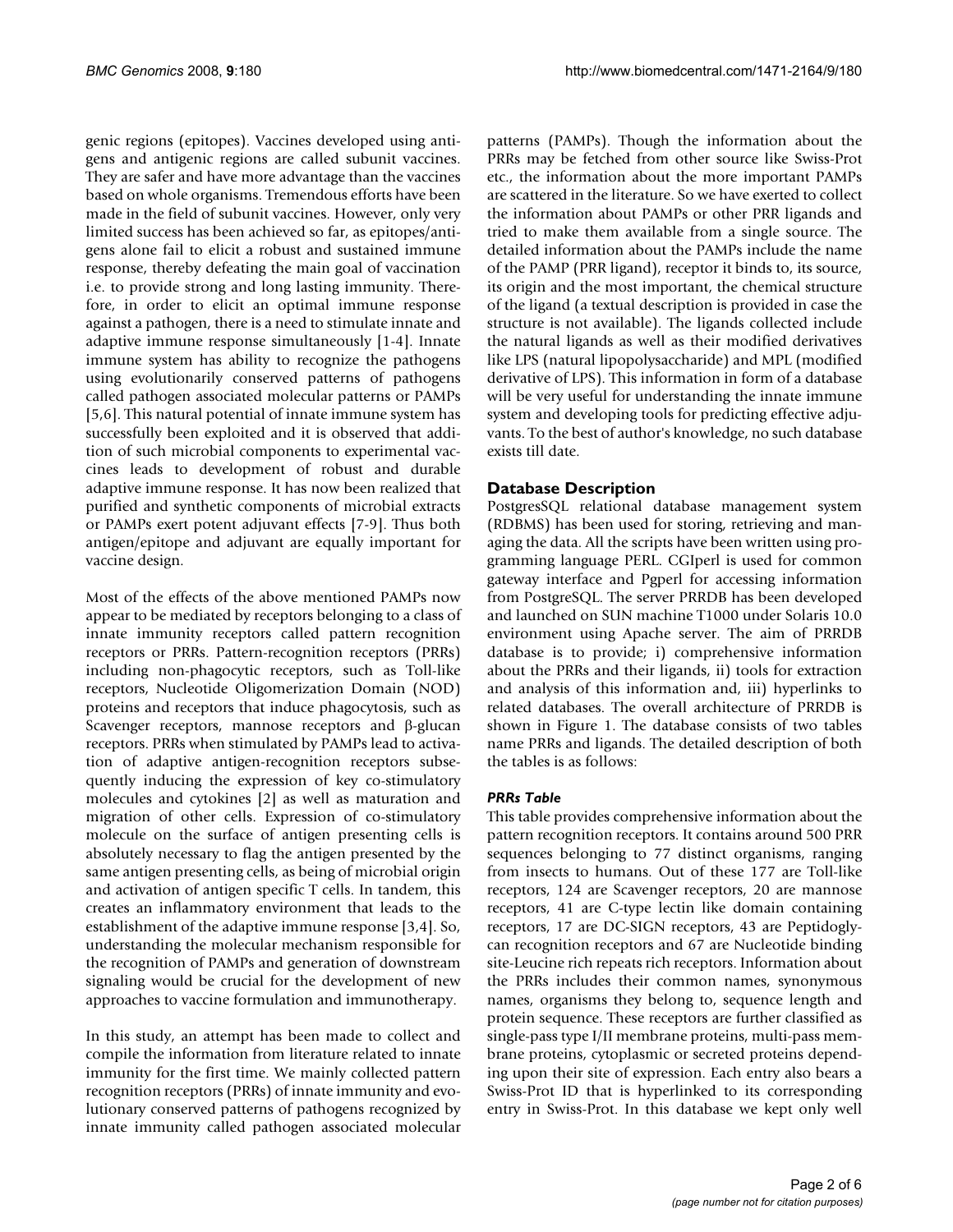

# Figure 1

**A schematic representation of database PRRDB**. This figure gives a detailed architecture of database PRRDB. On the bottom side of the figure, tables of the database and fields of respective table are listed. On the top of the figure are the names of pattern-recognition receptors for which information is present in PRRDB. The left side provides a listing of the various types of PAMPs included in the database and the right side gives various web tools available for searching and browsing the database.

annotated PRR's with complete sequence not protein fragment or protein from cDNA libraries.

### *Ligand Table*

This table provides information about 266 ligands of PRRs. It provides complete information about ligands that include ligands name, source, binding receptor and its origin i.e. exogenous/endogenous. A total of 86 ligands out of 266 are endogenous in origin whereas the rest belong to the exogenous sources. The exogenous ligands may be bacterial, mycobacterial, fungal, viral, environmental or synthetic in nature. PRRDB cover a wide range of ligands, which are further classified into carbohydrates, proteins, nucleic acids, glycolipids, glycoproteins, lipopeptides, lipopolysaccharides, lipoteichoic acids, peptidoglycans, phospholipids, synthetic and others (ligands which could not be assigned to any group). A reference field is also added to the database where links are maintained to the relevant literature (Pubmed).

# **Web tools**

PRRDB also provides a number of online tools that allow users to retrieve and analyze the information. These web tools have been designed to facilitate the user in retrieving information from the database.

### *Keyword search for PRRs*

Keyword search option allow users to perform a search on all fields of the database. A user can also perform a specific and precise query just by entering a keyword and selecting the field in which the keyword shall be looked for. The result generated in response to a query carries along with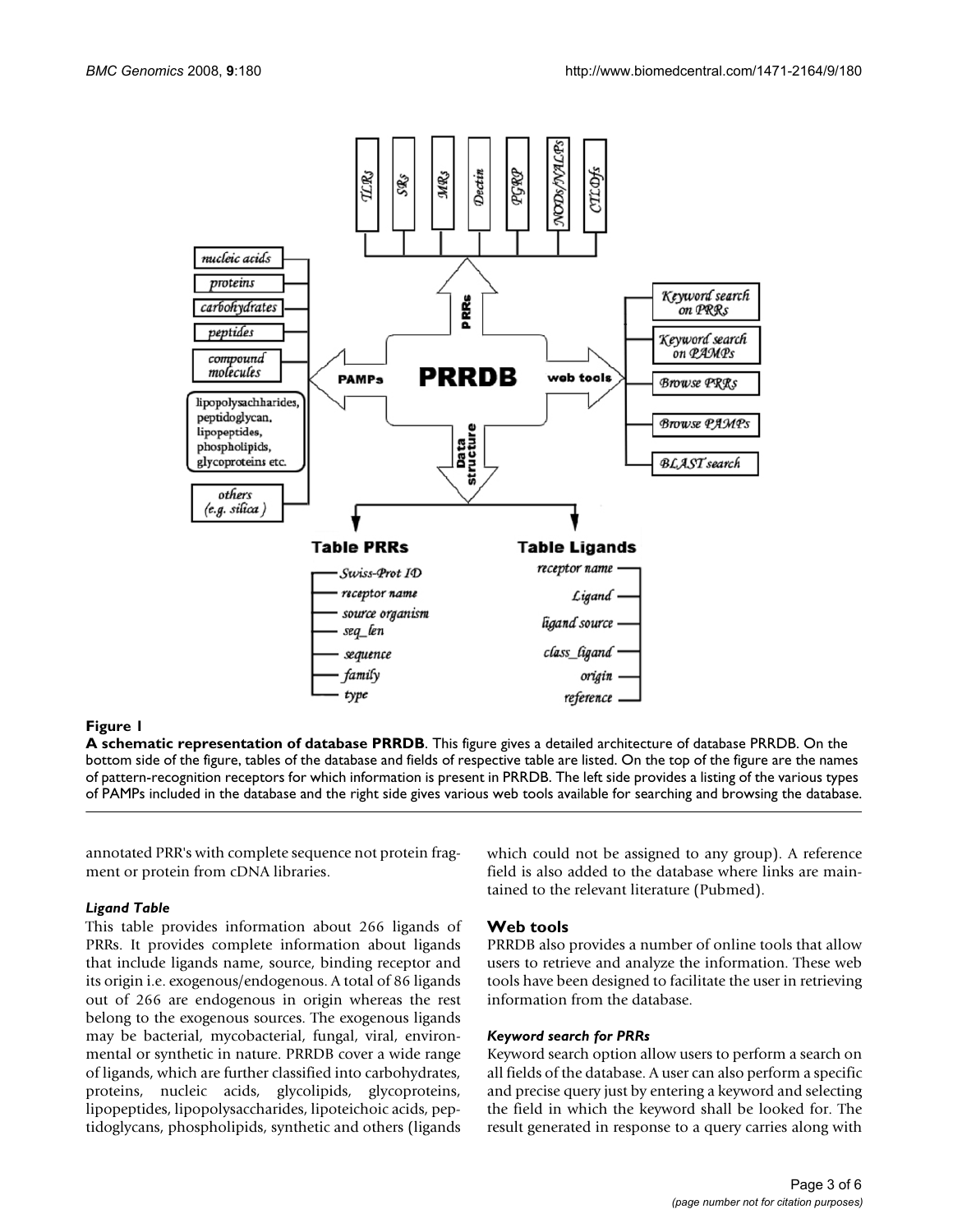the detailed description, the Swiss-Prot ID of that entry which is hyperlinked to its corresponding Swiss-Prot information page (Figure 2). If a user wishes to get the sequence of the receptor sequence in fasta format, he can click the hyperlink provided.

### *Keyword search for ligands*

This option works just as stated above, but for the ligands (Figure 3). The names of the ligands are hyperlinked to an html page displaying the chemical structure of the ligand (Figure 4) if it is available otherwise a brief description about ligand is provided. The reference field is also present where links are maintained to the relevant literature (mainly Pubmed) whenever that is readily present.

## *Browse PRRs*

PRRDB provides browsing PRRs facility where users may browse a group or set of receptors. For example user may display all Toll-like receptors stored in PDRB by a single click. One of the major advantages of browsing over keyword search is that users may examine receptors even if they do not know appropriate keyword.

### *Browse Ligands*

Similar to "Browse PRRs", PRRDB also provides facility for browsing ligands where user may browse different type of ligands. Browsing of ligands includes browsing of following type of ligands carbohydrates, proteins, Nucleic acids, peptides, lipoproteins etc.

### *BLAST search*

One of the powerful features of PRRDB is similarity search. Users may search their protein sequence against known PRRs in PRRDB for similarity search using BLAST [10]. This allows user to annotate their query protein. If the query protein has high similarity with any receptor sequence in PRRDB than user may annotate his protein.

| <b>Receptor Name</b> | TLR7                           |
|----------------------|--------------------------------|
| Ligand               | CL075                          |
| Source of ligand     | thiazoloquinolone derivative   |
| Reference            | gorden05<br>levv06<br>gorski06 |

# Figure 3

**Output of PRRDB database for keyword search on ligands**. An example of output result for keyword search on ligands performed in PRRDB. A search was performed for getting the information about the ligand CL075.

This is very useful features for checking whether a given sequence is a PRR.

# **Potential utility and limitations**

In the past few years research in the field of subunit vaccine designing has been focused mainly on searching for potential candidates or epitopes that could be used as antigens. For this reason a large number of bioinformatics databases [11-17] and tools [18-23] have been developed for predicting antigenic epitopes or antigens. Recent studies clearly indicate that it is not the antigens alone but a combination of antigen and adjuvant that is required to optimally elicit an immune response. There is a need to activate adaptive as well as innate immune system. This database would help the bioinformaticians and immunologists to understand the interaction between PRRs and PAMPs. Apart from the comprehensive information about the PRRs that may be available elsewhere this database also houses information about the PRR ligands collected from the published literature. Collection of PAMPs at one single place has never been done before. The database

| <b>PRR ID</b>          | 100001                                                          |
|------------------------|-----------------------------------------------------------------|
| Swiss-Prot ID          | Q9BXR5<br>please click here to get the sequence in fasta format |
| Common name            | <b>TLR 10</b>                                                   |
| Synonymous name        | Toll-like receptor 10 precursor; CD290 antigen                  |
| Organism               | Homo sapiens; Human                                             |
| <b>Sequence length</b> | 811                                                             |
| Type of receptor       | single pass Type I membrane protein                             |

### **Figure 2**

**Output of keyword search on receptors**. Typical display of output result for keyword search performed on receptors. Here a search for TLR 10 was performed and all fields were selected for display.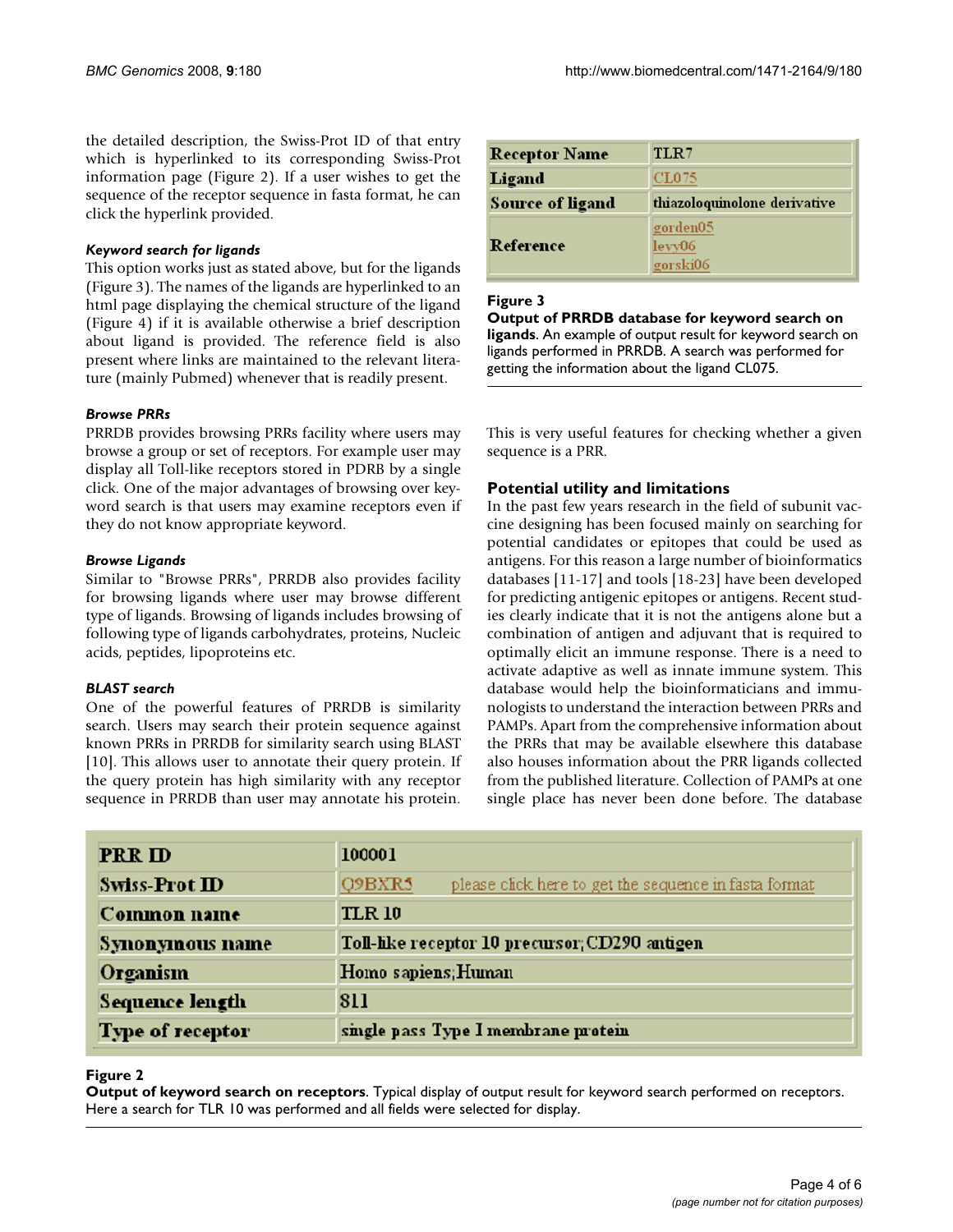

CL075: CL075 (3M002) is a thiazoloquinolone derivative that stimulates TLR8 in human PBMC. CL075 seems also to induce the secretion of IFN-a through TLR7 but to a lesser extend.

#### Figure 4

**The chemical structure of ligand CL075 as displayed in PRRDB**. Ligands in PRRDB are linked to their chemical structures (if available) or their brief textual description. Therefore, in this case, clicking on ligand CL075 would direct you the chemical structure of this ligand.

provides, along with other important details, the chemical structures of the ligands (or textual description in case structure is not available). As these PAMPs belong to a wide range of organisms, the representative structure is given e.g. if TLR4 binds to lipid A that may be present in any of the gram-negative bacteria, then the structure of E. coli lipid A is given. This would help the scientists to look into the fine structural details that are required for a PAMP to act as an adjuvant. One of the main problems for using PAMPs as adjuvants is the toxic effect exhibited by most of them. Therefore, the ligands collected include the information about a parent PAMP that shows toxic effect when used as adjuvant as well as its modified derivatives that is much safer to use. For example, it is known that LPS binds to TLR4 and can act as an adjuvant but it is toxic and pyrogenic. Whereas, its modified derivative MPL is non-pyrogenic and retains the TLR4 activating property. Examples like these would help the scientists to look into the structural details and study what is the minimal region required for the desired activity and is safer at the same time. Briefly, the information available at PRRDB will be very useful for immunologist to understand immune system and in designing novel and improved subunit vaccines. Major limitation of this database is that it has limited information, not suitable for deriving the generalized rules. We hope, over the time information on innate immunity will increase and so would grow the size of the database. This is the first attempt towards understanding pathogen/ligands recognition mechanism of innate immune system and for rational ligands/adjuvants designing.

### **Availability and requirements**

PRRDB is available at: [http://www.imtech.res.in/raghava/](http://www.imtech.res.in/raghava/prrdb/) [prrdb/](http://www.imtech.res.in/raghava/prrdb/)

or:<http://bioinformatics.uams.edu/ragahva/prrdb/>

## **Authors' contributions**

SL collected and annotated the data from literature and existing databases. SL also created tables in PostgreSQL and developed web server. GPSR conceived the project, coordinated it and refined the manuscript drafted by SL.

### **Acknowledgements**

We are thankful to Dr Alok Mondal for crtically reading the manuscript. Authors are thankful to Council of Scientific and Industrial Research (CSIR) and Department of Biotechnology (DBT), Govt. of India for financial support. We are also highly thankful to the anonymous reviewers for their excellent suggestions.

#### **References**

- 1. Hoebe K, Janssen E, Beutler B: **[The interface between innate and](http://www.ncbi.nlm.nih.gov/entrez/query.fcgi?cmd=Retrieve&db=PubMed&dopt=Abstract&list_uids=15454919) [adaptive immunity.](http://www.ncbi.nlm.nih.gov/entrez/query.fcgi?cmd=Retrieve&db=PubMed&dopt=Abstract&list_uids=15454919)** *Nature Immunology* 2004, **5:**971-974.
- 2. Fearon DT, Locksley RM: **[The Instructive Role of Innate Immu](http://www.ncbi.nlm.nih.gov/entrez/query.fcgi?cmd=Retrieve&db=PubMed&dopt=Abstract&list_uids=8600536)[nity in the Acquired Immune Response.](http://www.ncbi.nlm.nih.gov/entrez/query.fcgi?cmd=Retrieve&db=PubMed&dopt=Abstract&list_uids=8600536)** *Science* 1996, **272:**50.
- 3. Iwasaki A, Medzhitov R: **[Toll-like receptor control of the adap](http://www.ncbi.nlm.nih.gov/entrez/query.fcgi?cmd=Retrieve&db=PubMed&dopt=Abstract&list_uids=15454922)[tive immune responses.](http://www.ncbi.nlm.nih.gov/entrez/query.fcgi?cmd=Retrieve&db=PubMed&dopt=Abstract&list_uids=15454922)** *Nat Immunol* 2004, **5:**987-995.
- 4. Werling D, Jungi TW: **[Toll-like receptors linking innate and](http://www.ncbi.nlm.nih.gov/entrez/query.fcgi?cmd=Retrieve&db=PubMed&dopt=Abstract&list_uids=12507844) [adaptive immune response.](http://www.ncbi.nlm.nih.gov/entrez/query.fcgi?cmd=Retrieve&db=PubMed&dopt=Abstract&list_uids=12507844)** *Vet Immunol Immunopathol* 2003, **91:**1-12.
- 5. Janeway CA Jr: **[Approaching the asymptote? Evolution and](http://www.ncbi.nlm.nih.gov/entrez/query.fcgi?cmd=Retrieve&db=PubMed&dopt=Abstract&list_uids=2700931) [revolution in immunology.](http://www.ncbi.nlm.nih.gov/entrez/query.fcgi?cmd=Retrieve&db=PubMed&dopt=Abstract&list_uids=2700931)** *Cold Spring Harb Symp Quant Biol* 1989, **54:**1-13.
- 6. Barton GM, Medzhitov R: **[Toll-like receptors and their ligands.](http://www.ncbi.nlm.nih.gov/entrez/query.fcgi?cmd=Retrieve&db=PubMed&dopt=Abstract&list_uids=12467245)** *Curr Top Microbiol Immunol* 2002, **270:**81-92.
- 7. Kimbrell DA, Beutler B: **[The evolution and genetics of innate](http://www.ncbi.nlm.nih.gov/entrez/query.fcgi?cmd=Retrieve&db=PubMed&dopt=Abstract&list_uids=11283698) [immunity.](http://www.ncbi.nlm.nih.gov/entrez/query.fcgi?cmd=Retrieve&db=PubMed&dopt=Abstract&list_uids=11283698)** *Nature Reviews Genetics* 2001, **2:**256-267.
- 8. Krutzik SR, Sieling PA, Modlin RL: **[The role of Toll-like receptors](http://www.ncbi.nlm.nih.gov/entrez/query.fcgi?cmd=Retrieve&db=PubMed&dopt=Abstract&list_uids=11154925) [in host defense against microbial infection.](http://www.ncbi.nlm.nih.gov/entrez/query.fcgi?cmd=Retrieve&db=PubMed&dopt=Abstract&list_uids=11154925)** *Curr Opin Immunol* 2001, **13(1):**104-8.
- 9. Medzhitov R, Janeway CA: **["Innate immunity: The virtues of a](http://www.ncbi.nlm.nih.gov/entrez/query.fcgi?cmd=Retrieve&db=PubMed&dopt=Abstract&list_uids=9363937) [nonclonal system of recognition.".](http://www.ncbi.nlm.nih.gov/entrez/query.fcgi?cmd=Retrieve&db=PubMed&dopt=Abstract&list_uids=9363937)** *Cell* 1997, **91:**295-298.
- Altschul SF, Madden TL, Schäffer AA, Zhang J, Zhang Z, Miller W, Lipman DJ: **[Gapped BLAST and PSIBLAST: a new generation of](http://www.ncbi.nlm.nih.gov/entrez/query.fcgi?cmd=Retrieve&db=PubMed&dopt=Abstract&list_uids=9254694) [protein database search programs.](http://www.ncbi.nlm.nih.gov/entrez/query.fcgi?cmd=Retrieve&db=PubMed&dopt=Abstract&list_uids=9254694)** *Nucleic Acids Res* 1997, **25:**3389-3402.
- 11. Bhasin M, Singh H, Raghava GPS: **[MHCBN: A comprehensive](http://www.ncbi.nlm.nih.gov/entrez/query.fcgi?cmd=Retrieve&db=PubMed&dopt=Abstract&list_uids=12651731) [database of MHC binding and non-binding peptides.](http://www.ncbi.nlm.nih.gov/entrez/query.fcgi?cmd=Retrieve&db=PubMed&dopt=Abstract&list_uids=12651731)** *Bioinformatics* 2003, **19(5):**665-6.
- 12. McSparron H, Blythe MJ, Zygouri C, Doytchinova IA, Flower DR: **[Jen-](http://www.ncbi.nlm.nih.gov/entrez/query.fcgi?cmd=Retrieve&db=PubMed&dopt=Abstract&list_uids=12870921)[Pep: A Novel Computational Information Resource for](http://www.ncbi.nlm.nih.gov/entrez/query.fcgi?cmd=Retrieve&db=PubMed&dopt=Abstract&list_uids=12870921) [Immunobiology and Vaccinology.](http://www.ncbi.nlm.nih.gov/entrez/query.fcgi?cmd=Retrieve&db=PubMed&dopt=Abstract&list_uids=12870921)** *J Chem Inf Comput Sci* 2003, **43:**1276-1287.
- 13. Peters B, Sidney J, Bourne P, Bui HH, Buus S, *et al.*: **[The immune](http://www.ncbi.nlm.nih.gov/entrez/query.fcgi?cmd=Retrieve&db=PubMed&dopt=Abstract&list_uids=15760272) [epitope database and analysis resource: From vision to blue](http://www.ncbi.nlm.nih.gov/entrez/query.fcgi?cmd=Retrieve&db=PubMed&dopt=Abstract&list_uids=15760272)[print.](http://www.ncbi.nlm.nih.gov/entrez/query.fcgi?cmd=Retrieve&db=PubMed&dopt=Abstract&list_uids=15760272)** *PLoS Biol* 2005, **3:**e91.
- 14. Saha S, Bhasin M, Raghava GPS: **[Bcipep: A database of B-cell](http://www.ncbi.nlm.nih.gov/entrez/query.fcgi?cmd=Retrieve&db=PubMed&dopt=Abstract&list_uids=15921533) [epitopes.](http://www.ncbi.nlm.nih.gov/entrez/query.fcgi?cmd=Retrieve&db=PubMed&dopt=Abstract&list_uids=15921533)** *BMC Genomics* 2005, **6:**79.
- 15. Singh MK, Srivastava S, Raghava GPS, Varshney GC: **[HaptenDB: a](http://www.ncbi.nlm.nih.gov/entrez/query.fcgi?cmd=Retrieve&db=PubMed&dopt=Abstract&list_uids=16443637) [comprehensive database of haptens, carrier proteins and](http://www.ncbi.nlm.nih.gov/entrez/query.fcgi?cmd=Retrieve&db=PubMed&dopt=Abstract&list_uids=16443637) [anti-hapten antibodies.](http://www.ncbi.nlm.nih.gov/entrez/query.fcgi?cmd=Retrieve&db=PubMed&dopt=Abstract&list_uids=16443637)** *Bioinformatics* 2006, **22(2):**253-5.
- 16. Schlessinger A, Ofran Y, Yachdav G, Rost B: **[Epitome: database of](http://www.ncbi.nlm.nih.gov/entrez/query.fcgi?cmd=Retrieve&db=PubMed&dopt=Abstract&list_uids=16381978) [structure-inferred antigenic epitopes.](http://www.ncbi.nlm.nih.gov/entrez/query.fcgi?cmd=Retrieve&db=PubMed&dopt=Abstract&list_uids=16381978)** *Nucleic Acids Res* 2006, **34:**D777-D780.
- 17. Huang J, Honda W: **[CED: a conformational epitope database.](http://www.ncbi.nlm.nih.gov/entrez/query.fcgi?cmd=Retrieve&db=PubMed&dopt=Abstract&list_uids=16603068)** *BMC Immunology* 2006, **7:**7.
- 18. H Raghava GP: **[ProPred: Prediction of HLA-DR binding sites.](http://www.ncbi.nlm.nih.gov/entrez/query.fcgi?cmd=Retrieve&db=PubMed&dopt=Abstract&list_uids=11751237)** *Bioinformatics* 2001, **17:**1236-1237.
- 19. Guan P, Doytchinova IA, Zygouri C, Flower DR: **[MHCPred: A](http://www.ncbi.nlm.nih.gov/entrez/query.fcgi?cmd=Retrieve&db=PubMed&dopt=Abstract&list_uids=12824380) [server for quantitative prediction of peptide-MHC binding.](http://www.ncbi.nlm.nih.gov/entrez/query.fcgi?cmd=Retrieve&db=PubMed&dopt=Abstract&list_uids=12824380)** *Nucleic Acids Res* 2003, **31:**3621-3624.
- 20. Bhasin M, Raghava GP: **[A hybrid approach for predicting pro](http://www.ncbi.nlm.nih.gov/entrez/query.fcgi?cmd=Retrieve&db=PubMed&dopt=Abstract&list_uids=17426378)[miscuous MHC class I restricted T cell epitopes.](http://www.ncbi.nlm.nih.gov/entrez/query.fcgi?cmd=Retrieve&db=PubMed&dopt=Abstract&list_uids=17426378)** *J Biosci* 2007, **32(1):**31-42.